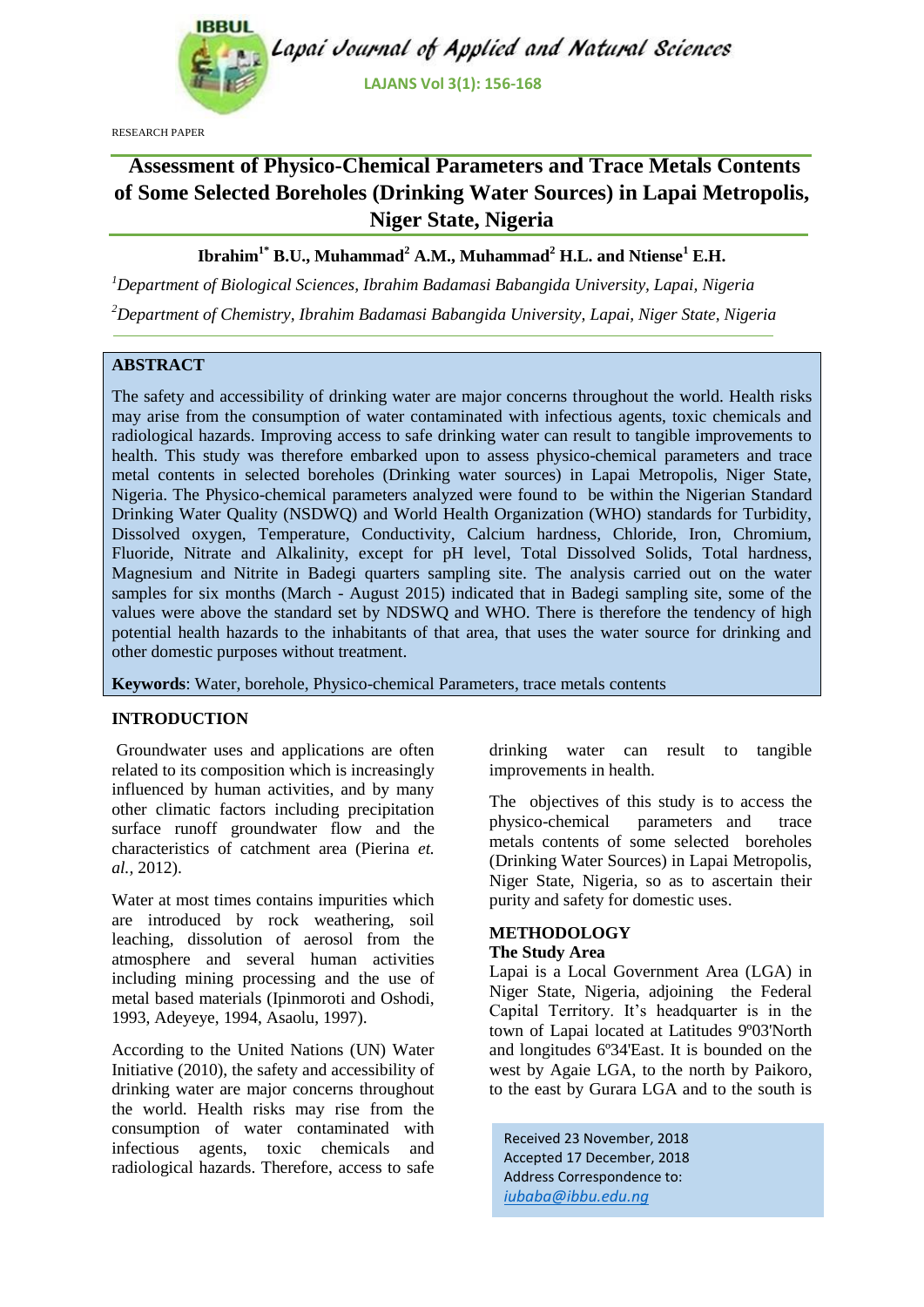bordered by the River Niger parallel to the Kogi State.(Lapai LGA Report, 2009). It has a total land mass of about 3,051km² (1,178 sq

mi) and a population of 110,127 (Shittu *et. al.,*  2008).



Fig. 1: Map of Lapai, Niger State showing the sampling sites

Source: Department of Geography, Ibrahim Badamasi Babangida University, Lapai, Niger State, Nigeria.

#### **Sampling**

A number of 84 water samples were collected from March-August 2015. Samples for determining physico-chemical and trace metals contents were collected in a 1 litre (1L) plastic container which were washed with neutral liquid soap and rinsed with distilled water prior to the day of water sampling. The final rinsing was done using the water sample to be collected. Water was collected and then sealed with corks and then transported to the Regional Water Quality Laboratory of the Upper River Basin Authority, Minna, Niger State in an ice box. These were kept in the refrigerator at 4°C prior to the analysis (Andrew *et al.,* 2005).

#### **Physico-chemical Analysis**

The method used to analyse turbidity of water sample(s) was the  $APHA - 2130 B$  (i.e. Nephelometric Method), (APHA, 1995 and Hach *et. al.,* 1985). The method used to analyse dissolved oxygen (APHA, 1995), pH (APHA 4500H<sup>+</sup>B), electrical conductivity and Total Dissolved Solids (APHA 2510B), and temperature (APHA 2550B) of water samples was the Electrometric method (APHA, 1995).

Chloride was analysed using the Argentomeric Method (APHA 4500Cl<sup>-</sup>B), (APHA, 1995), Complexometric Method (APHA 2340C), (APHA, 1995), was used in analysing total hardness in water samples. Alkalinity was analysed in water sample using the Titration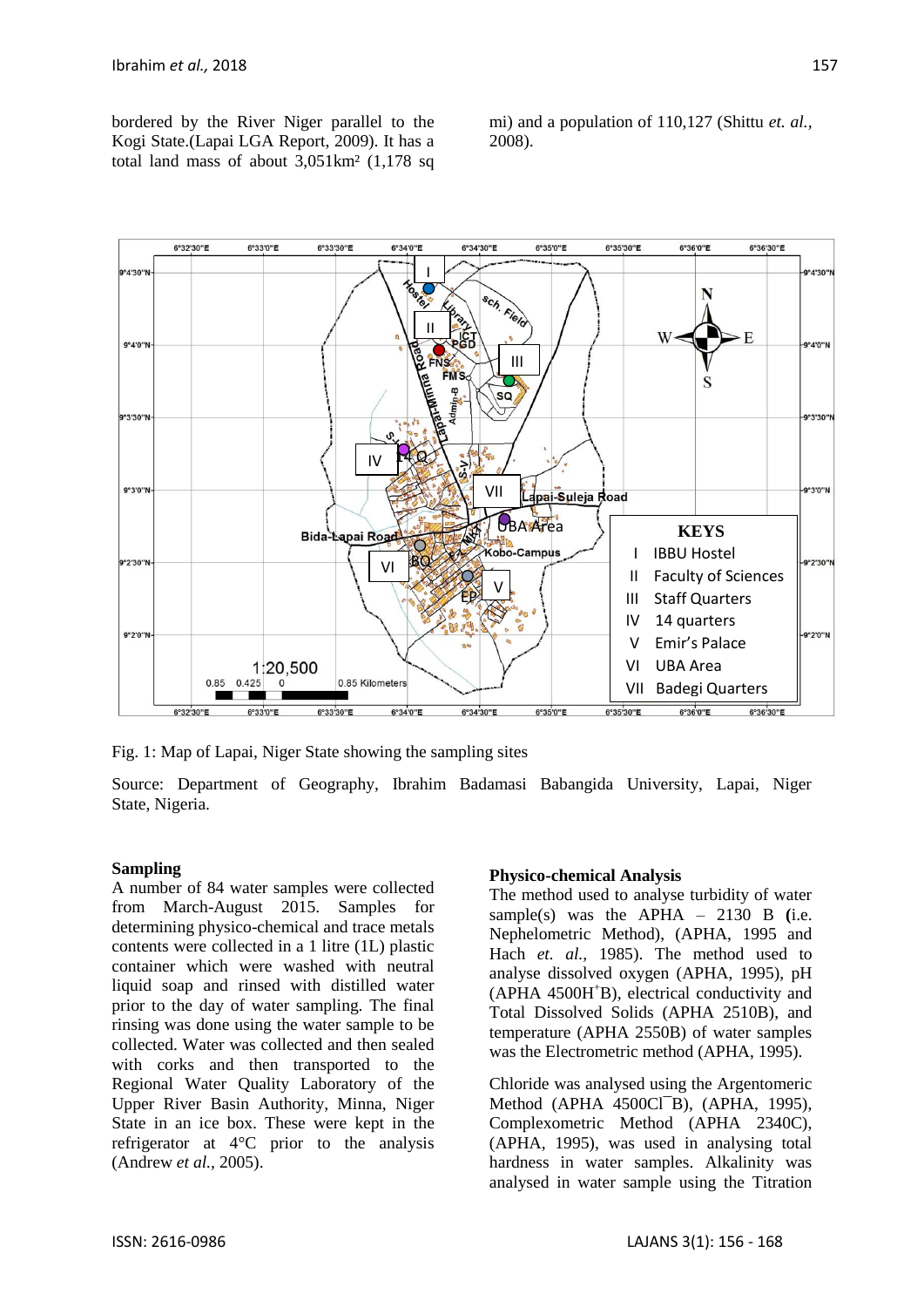method (APHA 2320B), (APHA, 1995). The EDTA Complexometric Method (APHA 3500- Ca D), (APHA, 1995) was used in determining Calcium determination and the Calculation Method (APHA 3500- Mg E), (APHA, 1995) for Magnesium determination.

The method used to analyse iron content in water sample(s) was the Colorimetric method (APHA 3500-Fe D), (APHA, 1995), Colorimetric method (APHA  $3500$ -Cr<sup>+6</sup> D), (APHA, 1995) was used for chromium, APHA 4500 – F - D SPADNS Method (APHA, 1995) was used to analyse fluoride in water samples. The Colorimetric method (APHA 4500NO3¯B), (APHA, 1995) was used to determine nitrate content in water samples while the method used to analyse nitrite content in water samples was the Colorimetric method (APHA 4500NO2¯B), (APHA, 1995).

## **RESULTS**

For Total dissolved solids (TDS), Table1 showed that there were significant differences (P<0.05) amongst the stations with Badegi quarters (586.00mg/L) with the highest value and the least in 14 quarters (77.15mg/L), when compared to the Nigerian Standard Drinking Water Quality (NSDWQ) and World Health Organisation (WHO) standards the result of TDS were up to standard except for Badegi's value was more than the (NSDWQ) limit, but up to the WHO standard. The highest result of conductivity was recorded in Badegi quarters (875.58µs/cm) and the least was in 14 quarters (115.42µs/cm), therefore there was significant differences  $(P<0.05)$  in the stations. However, these values were below the Nigerian Standard Drinking Water Quality (NSDWQ) and the World Health Organisation (WHO) standards. Table1 showed that there were significant differences (P<0.05) of Dissolved Oxygen (DO) in the stations. The highest result was in Emir's palace (7.31mg/L) and the least in UBA area (6.10mg/L). Thus, the values recorded all through the months did not exceed the NSDWQ and WHO standards.

The result on Table 1 for temperature showed that there was no significant difference (P>0.05) amongst the stations. The highest temperature was recorded in IBBU hostel (29.63ºC) and the least in Faculty of Science (28.72ºC). The values recorded were all of the NSDWQ and WHO standards. pH values in table 1 showed that there were significant differences (P<0.05) amongst the stations with the highest value recorded at UBA area (7.17) and the least in Badegi quarters (5.47). Therefore all the values recorded were all up to the NSDWQ and WHO standards except in Badegi quarters (5.47). The turbidity (Table 1) showed that all the stations were statistically the same with Faculty of Science (1.51 NTU), as the highest recorded value and the least in Badegi quarters (1.02 NTU). All values of turbidity were in the permissible standard of NSDWQ and WHO.

Total hardness values in Table 1 showed that there were significant differences  $(P<0.05)$  in the stations. The highest value recorded in Badegi quarters (240.58 mg/L), and the least in 14 quarters (36.65 mg/L). However, all the values recorded were all up to the NSDWQ and WHO standards. Chlorine content in Table 1 showed that there were significant differences  $(P<0.05)$  in the stations, with the highest value recorded in Badegi quarters (49.92 mg/L) and the least in IBBU hostel (11.08 mg/L). The values recorded measured up to the standard of NSDWQ and WHO. Alkalinity content were significantly different (P<0.05) in the stations (Table 1), whereby the highest recorded value was in UBA area (53.00 mg/L) and the least in IBBU hostel (21.00 mg/L), the values in these stations were up to the standard of NSDWQ and WHO.

Chromium values on Table 1 showed that there were significant differences  $(P<0.05)$ . The highest value was recorded in Badegi quarters (0.05 mg/L) and the least in IBBU hostel, IBBU staff quarters and 14 quarters. The values were within the acceptable standards of NSDWQ and WHO. Fluoride content on Table 1 were significantly difference  $(P<0.05)$  in the stations, in which the highest recorded value was in Badegi quarters (1.39 mg/L), and the least in 14 quarters (0.28 mg/L). All the values recorded were all up to the NSDWQ and WHO standards. The result of Iron content on Table 1 showed that there were significant differences  $(P<0.05)$  in the stations, with the highest recorded in Badegi quarters (0.30 mg/L) and the least in IBBU hostel (0.10 mg/L), the values recorded measured up to the standard of NSDWQ and WHO.

Calcium contents in the stations were significantly different (P<0.05) ( Table 1) in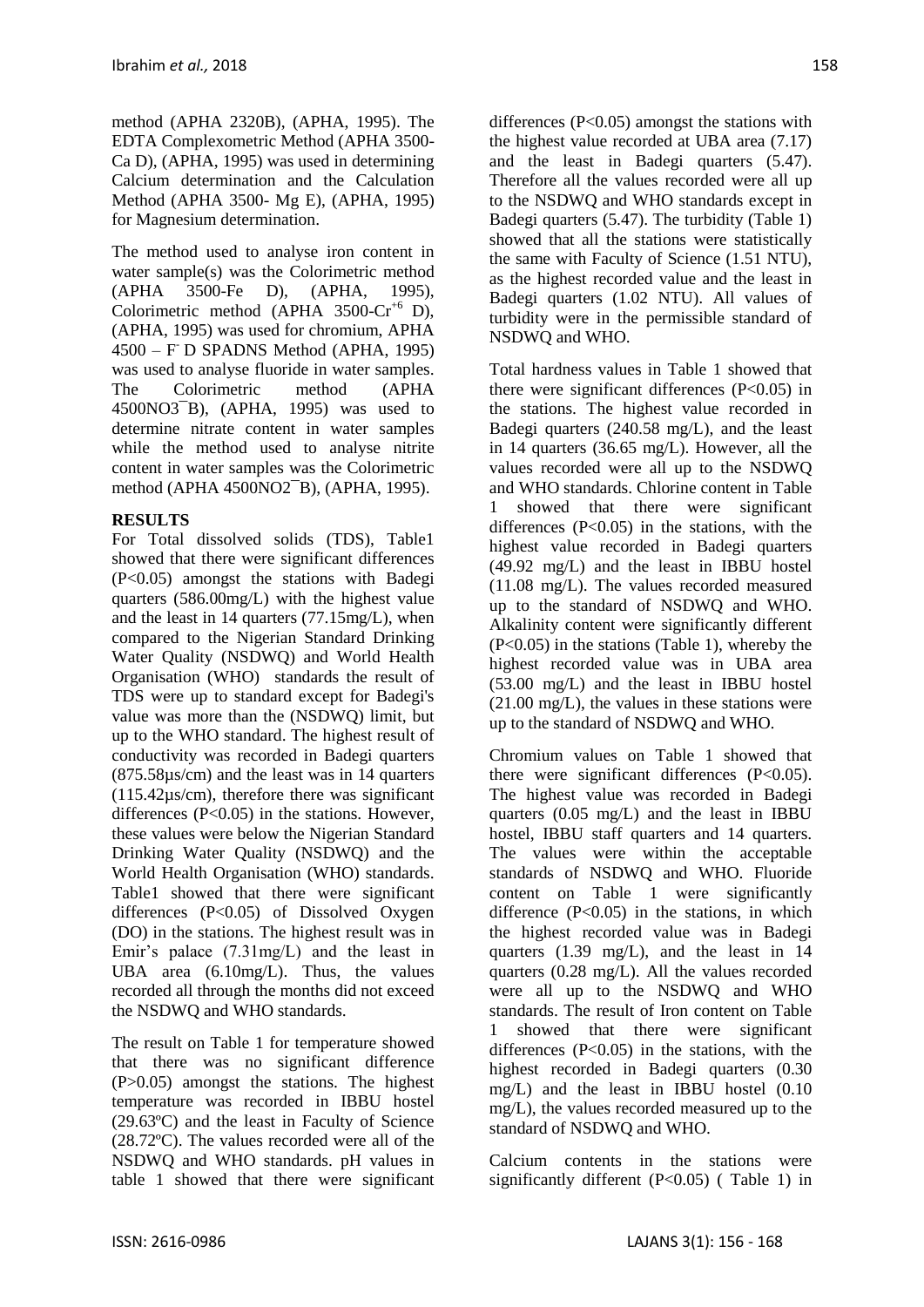which Badegi quarters (47.10 mg/L) had the highest value, and the least was 14 quarters (9.26 mg/L), the values in these stations were up to the standard of NSDWQ and WHO. The result on the values of magnesium content (Table 1) showed that there were significant differences  $(P<0.05)$  in the stations, where the highest value was recorded in Badegi quarters (28.05 mg/L), and the least in UBA area (3.06 mg/L). The values were acceptable when compared to the NSDWQ and WHO standard. For nitrate content, there were significant differences (P<0.05) in the stations (Table 1). The highest value was recorded in Badegi quarters (33.4 mg/L) and the least in 14 quarters (4.43 mg/L). All the values recorded were all up to the NSDWQ and WHO standards.

The result on Table 1 for nitrite content showed that there were significant differences (P<0.05) in the stations, the highest recorded was in Badegi quarters (0.21 mg/L) and the least in 14 Quarters (0.05 mg/L) and IBBU hostel (0.05 mg/L). With the exception of Badegi quarters, all other sampling station's values measured up to the NSDWQ and WHO standards.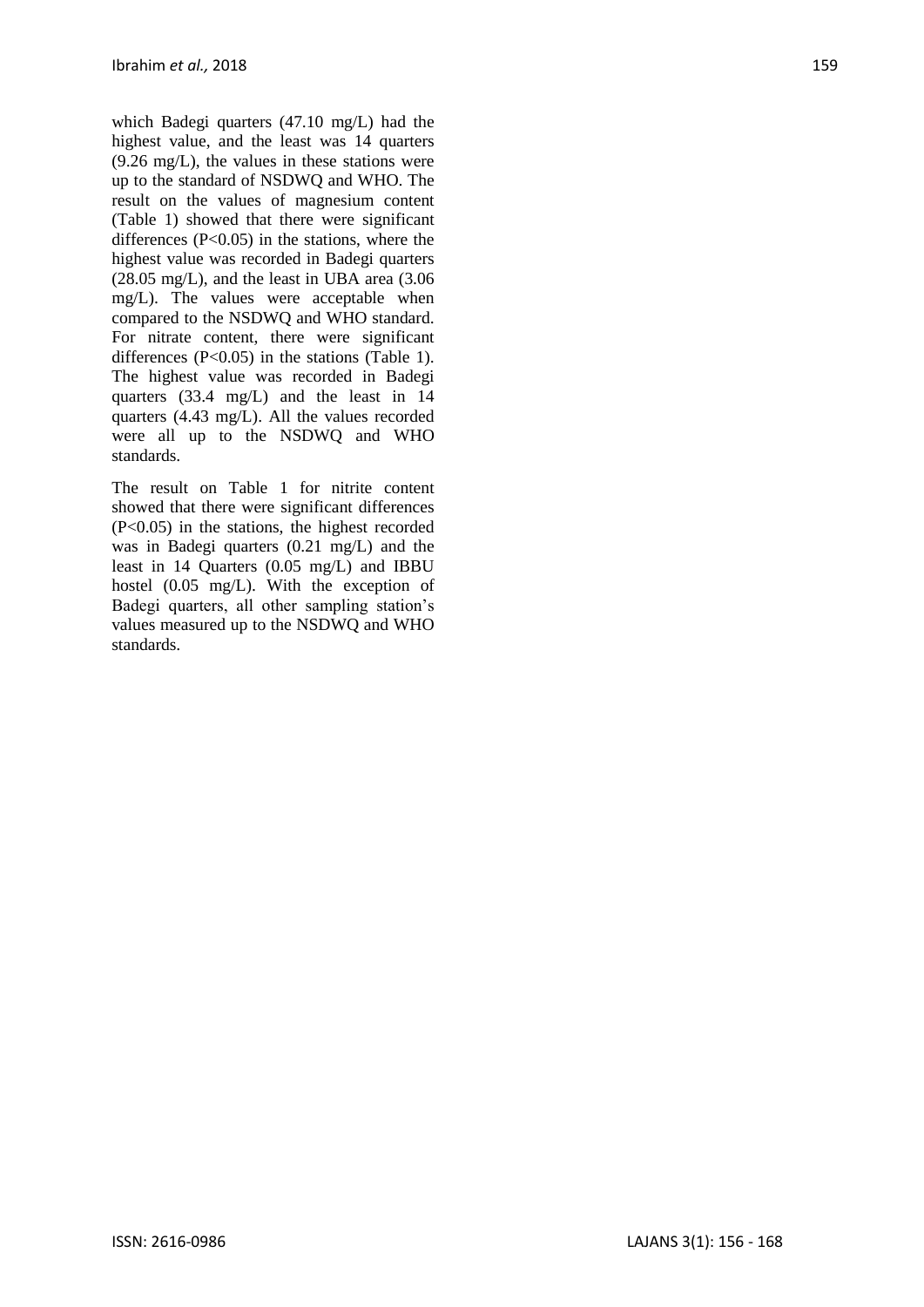|  | Table 1: Physico - chemical parameters of selected borehole water from selected stations in Lapai Metropolis, Niger State, Nigeria. |  |  |
|--|-------------------------------------------------------------------------------------------------------------------------------------|--|--|
|  |                                                                                                                                     |  |  |

| S a m p l e                | TDS                                             | Conductivity                         | D<br>$\overline{O}$                          | Temp. <sup>o</sup> C              | H<br>$\mathfrak{p}$                          | Turbidity                        | Hardness                                       | $\mathbf C$                                   | Alkalinity                          | $Cr^{+6}$                          | $\mathbf F$                                  | ${\bf F}$<br>e                               | C <sub>a</sub>                                | Mg                                           | Nitrate                                      | Nitrite                                      |
|----------------------------|-------------------------------------------------|--------------------------------------|----------------------------------------------|-----------------------------------|----------------------------------------------|----------------------------------|------------------------------------------------|-----------------------------------------------|-------------------------------------|------------------------------------|----------------------------------------------|----------------------------------------------|-----------------------------------------------|----------------------------------------------|----------------------------------------------|----------------------------------------------|
| <b>IBBU Hostel</b>         | $84.33 \left( \pm 1.56 \right)$ <sup>a</sup>    | $127.08 (\pm 2.23)^{a}$              | $6.97 \left( \pm 0.67 \right)^{ab}$          | 29.63 $(\pm 1.93)^{a}$            | $6.95 \left( \pm 0.60 \right)^{cd}$          | $1.09~(\pm 0.78)$                | 44.17 $(\pm 18.72)^{a}$                        | $11.08 \ (\pm 3.48)^4$                        | $21.00 \left( \pm 5.53 \right)^{a}$ | $0.01 \left( \pm 0.01 \right)^{3}$ | $0.33 \left( \pm 0.12 \right)^3$             | $0.10 (\pm 0.02)$                            | $10.92 \left( \pm 5.27^{\text{ab}} \right)$   | $4.76 \left( \pm 5.61 \right)^t$             | 5.59 $(\pm 2.06)^{a}$                        | $0.05 \left( \pm 0.05 \right)^{a}$           |
| <b>IBBU Staff Quarters</b> | $119.75 \left( \pm 1.66 \right)^{6}$            | $s178.58 \left( \pm 2.61 \right)^a$  | $7.06 \left( \pm 0.76 \right)^{b}$           | 29.48 $(\pm 2.05)^{a}$            | $7.16 \left( \pm 0.60 \right)^d$             | $1.27 \left( \pm 0.84 \right)^a$ | 58.93 $(\pm 24.67)^b$                          | $11.59 \left( \pm 2.92 \right)^{a}$           | $34.25 \left( \pm 1.57 \right)^b$   | $0.01 \left( \pm 0.01 \right)^a$   | $0.55 \left( \pm 0.12 \right)$ <sup>bc</sup> | $0.16 \left( \pm 0.05 \right)^{6}$           | $12.60 \left( \pm 4.03 \right)$ <sup>b</sup>  | $6.45 \left( \pm 0.31 \right)^c$             | $8.39 \left( \pm 3.74 \right)$ <sup>20</sup> | $0.07 \left( \pm 0.04 \right)^{6}$           |
| <b>Faculty of Sciences</b> | $139.75 \left( \pm 21.05 \right)$ <sup>b</sup>  | $208.08 \left( \pm 31.08 \right)^b$  | 7.05 $(\pm 1.08)^b$                          | $28.72 \ (\pm 1.48)^{a}$          | 7.07 $(\pm 0.87)^d$                          | $1.51 \ (\pm 1.00)^a$            | $69.38 \left( \pm 10.16 \right)$ <sup>bc</sup> | $15.50 \left( \pm 18.59 \right)$ <sup>b</sup> | 46.42 $(\pm 5.96)^c$                | $0.01 (\pm 0.02)^{a}$              | $0.42 \ (\pm 0.51)^{b}$                      | $0.12 \left( \pm 0.12 \right)^{ab}$          | $16.15 \left( \pm 2.40 \right)$ <sup>tc</sup> | $6.69 \left( \pm 0.50 \right)$ <sup>od</sup> | $8.65 \left( \pm 1.46 \right)$               | $0.06 \left( \pm 0.08 \right)$ <sup>ab</sup> |
| 14Quarters                 | $77.25 \ (\pm 16.83)^4$                         | $115.42 \left( \pm 25.16 \right)^a$  | $6.90 \left( \pm 0.54 \right)$ <sup>ab</sup> | $29.58 \ (\pm 2.08)^a$            | $6.53 \left( \pm 0.44 \right)$ <sup>bc</sup> | 1.41 $(\pm 0.36)^a$              | 36.65 $(\pm 9.44)^{a}$                         | $11.33 \ (\pm 1.78)^a$                        | $30.50 \left( \pm 3.61 \right)^{b}$ | $0.01~(\pm 0.00)^{a}$              | $0.28 (\pm 0.15)^{a}$                        | $0.13 \left( \pm 0.02 \right)$ <sup>ab</sup> | $9.29 \left( \pm 2.76 \right)^{4}$            | $3.16 (\pm 2.02)^{a}$                        | $4.43 \ (\pm 0.82)^{a}$                      | $0.05 \left( \pm 0.04 \right)^{a}$           |
| UBA Area                   | $144.50 \left( \pm 1.00 \right)^{6}$            | $198.85 \left( \pm 6.96 \right)^{a}$ | $6.10 \left( \pm 0.57 \right)^a$             | 29.41 $(\pm 2.03)^{a}$            | $7.17 \left( \pm 0.35 \right)^d$             | $1.17 \left( \pm 0.64 \right)^a$ | $69.25 \left( \pm 12.31 \right)^c$             | $16.00 \left( \pm 1.21 \right)^{6}$           | 53.00 $(\pm 3.69)^e$                | $0.02 \left( \pm 0.01 \right)^{6}$ | $0.55 \left( \pm 0.21 \right)$ <sup>bc</sup> | $0.21 \left( \pm 0.02 \right)^c$             | $20.30$ ) $\pm 3.04$ ) <sup>c</sup>           | $3.06 (\pm 0.50)^{4}$                        | $14.26 \left( \pm 3.08 \right)^c$            | $0.09 \left( \pm 0.05 \right)^{6}$           |
| Emir's Palace              | $246.08 \left( \pm 18.29 \right)$ <sup>to</sup> | $337.46 \left( \pm 8.51 \right)^c$   | 7.31 $(\pm 0.70)^c$                          | $29.33 \left( \pm 2.21 \right)^a$ | $6.21 \left( \pm 0.29 \right)^{b}$           | $1.18 \left( \pm 0.60 \right)^a$ | $92.13 \left( \pm 31.44 \right)^d$             | $24.42 \left( \pm 3.80 \right)^c$             | 44.58 $(\pm 6.96)^{bc}$             | $0.03 \left( \pm 0.01 \right)^c$   | $0.83 \left( \pm 0.15 \right)^c$             | $0.25 \left( \pm 0.04 \right)^c$             | $23.79 \ (\pm 1.90)^c$                        | $6.94 \left( \pm 0.96 \right)^{\circ}$       | $18.43 \left( \pm 1.56 \right)^c$            | $0.17 \left( \pm 0.03 \right)^c$             |
| Badegi Quarters            | 586.00 $(\pm 6.08)^d$                           | $875.58 \left( \pm 8.96 \right)^d$   | $6.39 \left( \pm 1.20 \right)^a$             | 29.23 $(\pm 2.32)^a$              | 5.47 $(\pm 0.66)^a$                          | $1.02 \ (\pm 0.39)^a$            | 240.58 $(\pm 46.35)^e$                         | 49.92 $(\pm 3.03)^d$                          | $46.08 (\pm 6.78)c$                 | $0.05 \left( \pm 0.02 \right)^d$   | $1.39 \left( \pm 0.41 \right)^d$             | $0.30 (\pm 0.05)^d$                          | $47.10 \left( \pm 1.67 \right)^{d}$           | $28.05 \left( \pm 4.39 \right)^e$            | $33.4 \left( \pm 3.57 \right)^d$             | $0.21 \left( \pm 0.01 \right)^c$             |
| <b>NSDWQ 2007</b>          | 5 0 0                                           | 10000                                |                                              | $\overline{0}$                    | $6.5 - 8.5$ 5                                |                                  | 5 0                                            | $2 \t5 \t0 \t0$                               |                                     | 0.05                               | $1 \cdot 5$                                  | $0 \cdot 3$                                  |                                               | $\overline{2}$<br>$\overline{0}$             | 5<br>$\overline{0}$                          | 0.2                                          |
| WHO 1999                   | 1000                                            | 1000                                 |                                              |                                   | $6.5 - 8.5$ 5                                |                                  | 5 0                                            | 2 <sub>5</sub><br>$\theta$                    | $\theta$                            | 0.05                               | 5                                            | $0 \cdot 3$                                  | 5                                             | 5<br>$\Omega$                                | $\overline{\phantom{1}}$                     | 3.0                                          |

Values in parenthesis are standard deviation of means (S. D.).

Values are mean ± standard deviation, values followed by the same letter(s) along the column are not significantly different (P>0.05) tested by LSD.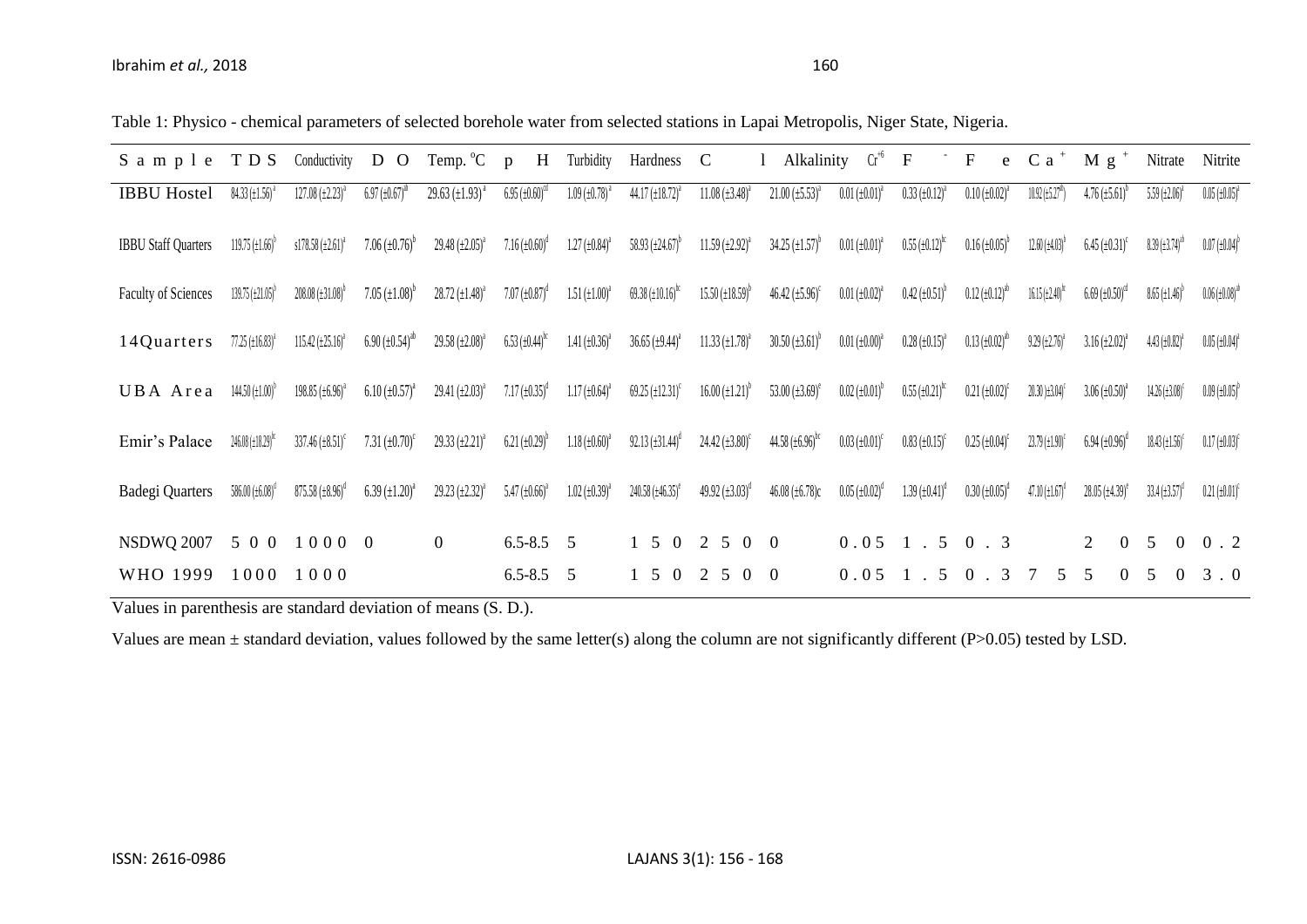| Table 2: Physico - chemical parameters of borehole water in the months (March-August) in Lapai Metropolis, Niger State, Nigeria. |  |
|----------------------------------------------------------------------------------------------------------------------------------|--|
|----------------------------------------------------------------------------------------------------------------------------------|--|

| Sample                 | <b>TDS</b>                            | Conductivity                                                                       | D<br>$\Omega$                      | Temp. °C                            | H<br>$\mathbf{D}$                  | Turbidity                                   | Hardness                             | C <sub>1</sub>                               | Alkalinity                          | $C r^{+6} F$                       |                                  | $-$ F<br>e                         | $C$ a $+$                                    | $g^+$<br>M                                    | Nitrate                                       | Nitrite                            |
|------------------------|---------------------------------------|------------------------------------------------------------------------------------|------------------------------------|-------------------------------------|------------------------------------|---------------------------------------------|--------------------------------------|----------------------------------------------|-------------------------------------|------------------------------------|----------------------------------|------------------------------------|----------------------------------------------|-----------------------------------------------|-----------------------------------------------|------------------------------------|
| March                  | $186.21 \left( \pm 18.77 \right)^3$   | $277.93 \left( \pm 27.97 \right)^{a}$                                              | $6.26 \ (\pm 0.57)^{a}$            | $32.75 \ (\pm 0.98)^c$              | $6.98 \left( \pm 0.71 \right)^{6}$ | $1.84 \ (\pm 0.53)^{h}$                     | $106.29 \ (\pm 8.57)^c$              | $20.01 \ (\pm 1.10)^{b}$                     | $56.29 \left( \pm 5.44 \right)$     | $0.03~(\pm 0.02)^c$                | $0.62 \ (\pm 0.45)^a$            | $0.21 (\pm 0.09)^c$                | $21.26 \ (\pm 2.01)^c$                       | $12.98 \ (\pm 0.98)^c$                        | $14.56 \left( \pm 1.27 \right)$ <sup>b</sup>  | $0.13~(\pm 0.06)^{nc}$             |
| April                  | $188.36 \ (\pm 18.18)^4$              | $281.43 \left( \pm 27.57 \right)^{a}$                                              | $6.23 \left( \pm 0.67 \right)^a$   | $28.44 \left( \pm 0.71 \right)^4$   | $6.99 \left( \pm 0.76 \right)$     | $1.86 \left( \pm 0.44 \right)$ <sup>b</sup> | $102.64 \left( \pm 8.81 \right)^c$   | $22.14 \left( \pm 1.03 \right)^b$            | $96.43 \left( \pm 4.71 \right)^c$   | $0.03 \left( \pm 0.01 \right)^c$   | $0.67 \left( \pm 0.46 \right)^a$ | $0.21 (\pm 0.10)^c$                | $23.67 \left( \pm 2.71 \right)^c$            | $10.54 \left( \pm 0.42 \right)$ <sup>bc</sup> | $14.82 \left( \pm 1.34 \right)$ <sup>b</sup>  | $0.14 \left( \pm 0.05 \right)^c$   |
| M a y                  | $185.43 \left( \pm 18.40 \right)^{2}$ | $276.71 \left( \pm 27.33 \right)^a$                                                | $6.34 \left( \pm 0.69 \right)^{a}$ | $30.02 \ (\pm 1.88)^9$              | $7.00 \left( \pm 0.71 \right)$     | $1.78 \ (\pm 0.64)^{o}$                     | $85.93 \left( \pm 7.86 \right)^{60}$ | $20.29 \left( \pm 1.58 \right)$ <sup>b</sup> | $20.00 \left( \pm 1.55 \right)^{a}$ | $0.01 (\pm 0.01)^{a}$              | $0.61 (\pm 0.38)^{a}$            | $0.17 (\pm 0.08)^{6}$              | $20.48 \left( \pm 1.54 \right)^c$            | $8.38 (\pm 1.24)^b$                           | $13.59 \left( \pm 1.02 \right)$ <sup>ab</sup> | $0.11~(\pm 0.07)^{n}$              |
| June                   | $188.00 \left( \pm 17.00 \right)^2$   | 281.21 $(\pm 26.76)^a$                                                             | $7.65 \left( \pm 0.57 \right)^{b}$ | $28.76 \left( \pm 1.76 \right)^{a}$ | $6.74 \left( \pm 0.69 \right)^{6}$ | $0.76 \left( \pm 0.32 \right)^a$            | $71.50 \left( \pm 7.90 \right)^{6}$  | $17.50 \ (\pm 1.08)^{a}$                     | $17.79 \left( \pm 7.70 \right)^{a}$ | $0.01 \ (\pm 0.01)^a$              | $0.51 \left( \pm 0.43 \right)^a$ | $0.14 (\pm 0.08)^3$                | $16.96 \left( \pm 1.18 \right)$ <sup>b</sup> | 4.84 $(\pm 0.19)^{a}$                         | $10.03 \left( \pm 1.25 \right)^a$             | $0.06 \left( \pm 0.01 \right)^{3}$ |
| $J$ u $l$ y            | $188.71 \ (\pm 17.87)^4$              | 241.98 $(\pm 27.29)^a$                                                             | 7.30 $(\pm 0.45)^{b}$              | $28.09 \left( \pm 1.26 \right)^3$   | $6.77 \left( \pm 0.51 \right)^{b}$ | $0.75~(\pm 0.30)^{a}$                       | $71.64 \left( \pm 7.90 \right)^{b}$  | $17.14 \left( \pm 1.87 \right)^a$            | $18.43 \left( \pm 7.99 \right)^{a}$ | $0.02 \left( \pm 0.02 \right)^{b}$ | $0.56 \left( \pm 0.44 \right)^a$ | $0.16 \left( \pm 0.07 \right)^{6}$ | $16.61 \left( \pm 1.18 \right)$ <sup>b</sup> | 4.821 $(\pm 0.26)^a$                          | $11.13 \ (\pm 0.44)^a$                        | $0.07~(\pm 0.01)^{b}$              |
| August                 | 182.93 (±27.70) <sup>2</sup>          | 273.29 $(\pm 26.71)^a$                                                             | 7.47 $(\pm 0.69)^b$                | $28.70 (\pm 0.10)^2$                | $5.76 \ (\pm 0.77)^4$              | $0.61~(\pm 0.37)^{a}$                       | $50.23 \left( \pm 4.77 \right)^{a}$  | $16.00 \ (\pm 1.66)^a$                       | $11.50 \left( \pm 8.65 \right)^{a}$ | $0.02~(\pm 0.02)^{b}$              | $0.55 \ (\pm 0.35)^a$            | $0.16 \ (\pm 0.07)^{b}$            | $11.89 \left( \pm 0.81 \right)^a$            | $6.07 \left( \pm 0.97 \right)$ <sup>ab</sup>  | $10.74~(\pm 0.34)^a$                          | $0.07 \left( \pm 0.01 \right)^{b}$ |
| NSDWQ 2007<br>WHO 1999 | 5 0 0<br>1000                         | $\overline{0}$<br>$0\quad 0$<br>$\overline{0}$<br>$\Omega$<br>$\Omega$<br>$\Omega$ | $\overline{0}$                     | $\overline{0}$<br>$\overline{0}$    | $6.5 - 8.5$ 5<br>$6.5 - 8.5$       | 5                                           | 150<br>150                           | 2 5 0<br>2<br>-5<br>$\theta$                 | $\overline{0}$<br>$\overline{0}$    | $0.051$ .<br>0.05                  | $5\overline{)}$<br>5             | 0.3<br>$\cdot$ 3<br>$\overline{0}$ | $\overline{0}$<br>5<br>$\tau$                | $\overline{0}$<br>2<br>5<br>$\Omega$          | $\mathbf{0}$<br>5<br>$\theta$<br>5            | 0.2<br>3.0                         |

Values in parenthesis are standard deviation of means (S. D.).

Values followed by the same letter(s) along the column are not significantly different (P>0.05) tested by LSD.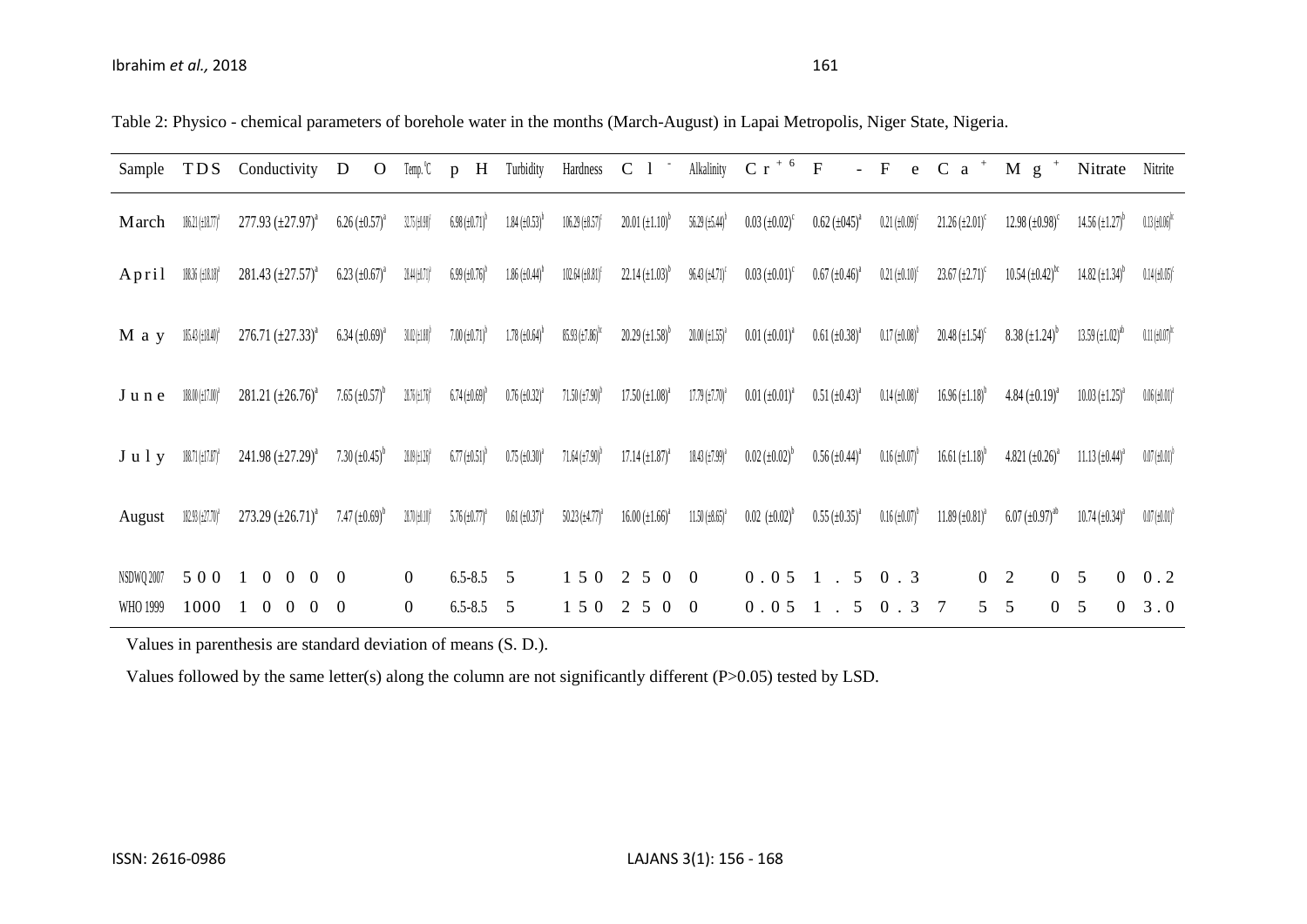

Figure 2: Canonic Correspondence Analysis (CCA) showing the relationship between physico-chemical parameters and months of selected boreholes in Lapai Metropolis, Niger State, Nigeria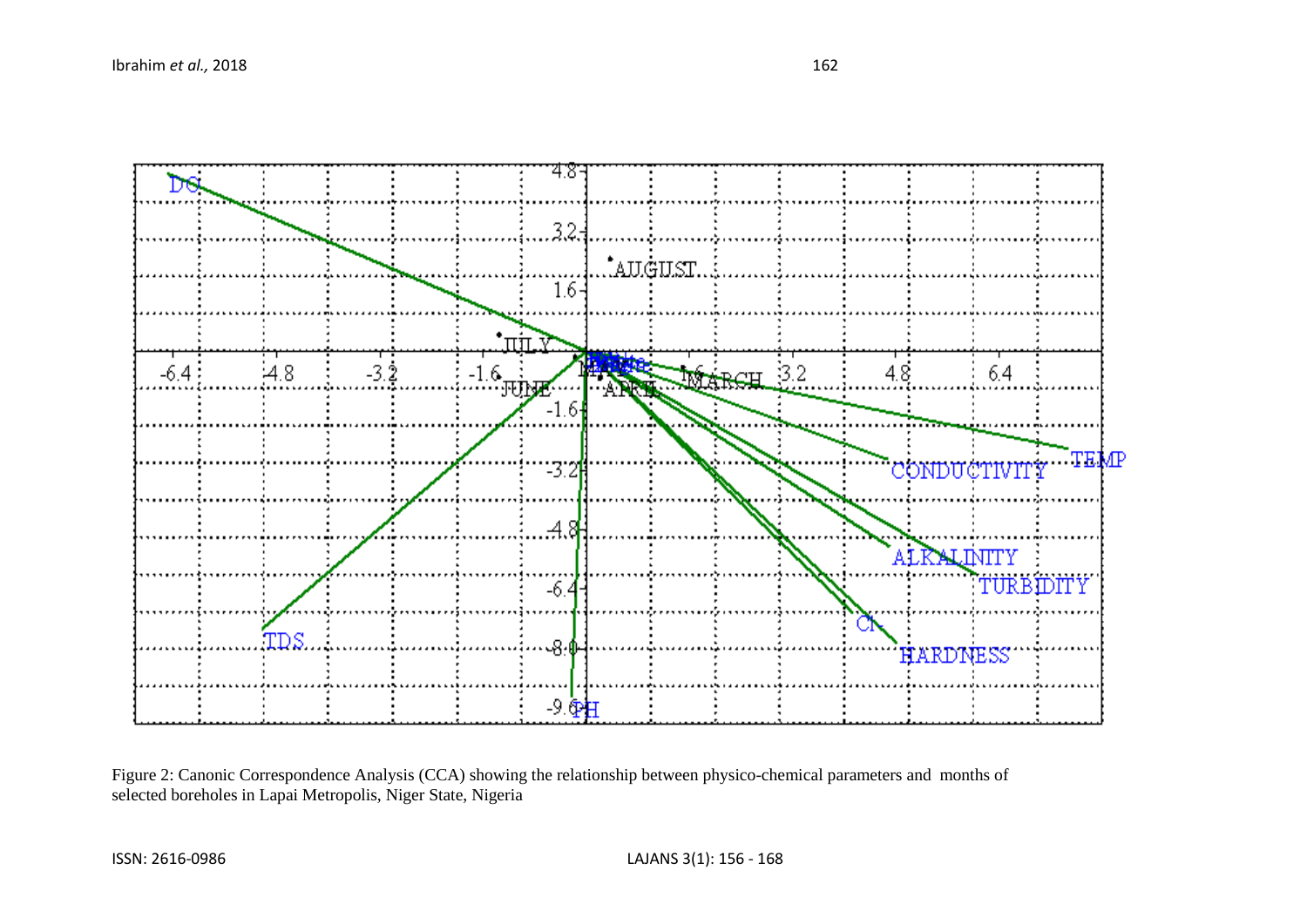| Table 3: Physico-chemical parameters of selected boreholes in the Dry and Rainy seasons in Lapai Metropolis, Niger State, Nigeria. |  |
|------------------------------------------------------------------------------------------------------------------------------------|--|
|                                                                                                                                    |  |

| $20.81~(\pm 1.88)^{b}$<br>57.57 $(\pm 5.39)^b$ 0.02 $(\pm 0.01)^a$<br>$6.99 \left( \pm 0.71 \right)^b$<br>$1.82 \left(\pm 0.53\right)^b$ 98.29 $\left(\pm 7.85\right)^b$<br>$0.64\ (\pm0.42)^{b}$<br>$30.40 \left( \pm 2.20 \right)$ <sup>b</sup><br>$0.20\left(\pm0.09\right)^{\circ}$<br>$21.80 \left( \pm 1.65 \right)^{6}$<br>6.28 $(\pm 0.63)^{a}$<br>$10.63 \left( \pm 0.31 \right)^{\circ}$<br>$278.69 \left(\pm 26.23\right)^a$<br>14.32 (±1.94)°<br>$186.66\ (\pm 17.60)$<br>Dry Season<br>$28.52 \left( \pm 1.26 \right)^a$<br>$6.42 \ (\pm 0.80)^2$<br>$0.70 \ (\pm 0.33)^{a}$ 64.46 $(\pm 8.38)^{a}$<br>7.47 $(\pm 0.58)^b$<br>$16.88 \ (\pm 1.20)^a$<br>$15.90 \left(\pm 0.53\right)^{\text{a}}$ 0.02 $\left(\pm 0.01\right)^{\text{a}}$<br>$0.54 \left( \pm 0.40 \right)^{2}$<br>$1\frac{1}{6}$ $\frac{1}{1}$ $\frac{1}{1}$ $\frac{1}{1}$ $\frac{1}{1}$ $\frac{1}{1}$ $\frac{1}{1}$ $\frac{1}{1}$ $\frac{1}{1}$ $\frac{1}{1}$ $\frac{1}{1}$ $\frac{1}{1}$ $\frac{1}{1}$ $\frac{1}{1}$ $\frac{1}{1}$ $\frac{1}{1}$ $\frac{1}{1}$ $\frac{1}{1}$ $\frac{1}{1}$ $\frac{1}{1}$ $\frac{1}{1}$ $\frac{1}{1}$<br>$0.15~(\pm 0.07)^2$<br>$15.15 \ (\pm 1.20)^a$<br>5.24 $(\pm 0.63)^a$<br>10.63 (+0.46) <sup>2</sup><br>Rainy Season | Sample TDS | Conductivity | D<br>$\overline{O}$ |  | Temp. p H Turbidity | Hardness C 1 | Alkalinity $C$ $r$ $F$ |  | F e C | a M g | Nitrate | Nitrite                            |
|-------------------------------------------------------------------------------------------------------------------------------------------------------------------------------------------------------------------------------------------------------------------------------------------------------------------------------------------------------------------------------------------------------------------------------------------------------------------------------------------------------------------------------------------------------------------------------------------------------------------------------------------------------------------------------------------------------------------------------------------------------------------------------------------------------------------------------------------------------------------------------------------------------------------------------------------------------------------------------------------------------------------------------------------------------------------------------------------------------------------------------------------------------------------------------------------------------------------------------------------|------------|--------------|---------------------|--|---------------------|--------------|------------------------|--|-------|-------|---------|------------------------------------|
|                                                                                                                                                                                                                                                                                                                                                                                                                                                                                                                                                                                                                                                                                                                                                                                                                                                                                                                                                                                                                                                                                                                                                                                                                                           |            |              |                     |  |                     |              |                        |  |       |       |         | $0.12 \left( \pm 0.01 \right)^{6}$ |
|                                                                                                                                                                                                                                                                                                                                                                                                                                                                                                                                                                                                                                                                                                                                                                                                                                                                                                                                                                                                                                                                                                                                                                                                                                           |            |              |                     |  |                     |              |                        |  |       |       |         | $0.07~(\pm 0.02)^{a}$              |

Values in parenthesis are standard deviation of means (S. D.).

Values follow by the same letter(s) along the column are not significantly different (P>0.05) tested by LSD.

Table 4: ANOVA showing the Physico-chemical Parameters at different sampling stations in Lapai Metropolis, Niger State, Nigeria

with respect to months and seasons.

|                                                                                    |              | $D f$ T D S Conductivity D O                                                                         |      |                       |      |      |                                                  |          |          |                                       |                      |          |                 |              | Temp. C p H Turbidity Hardness C 1 Alkalinity C r F 1 F e C a M g Nitrate Nitrite |                    |
|------------------------------------------------------------------------------------|--------------|------------------------------------------------------------------------------------------------------|------|-----------------------|------|------|--------------------------------------------------|----------|----------|---------------------------------------|----------------------|----------|-----------------|--------------|-----------------------------------------------------------------------------------|--------------------|
| Factor                                                                             |              | 8 3 8531.22 <sup>ns</sup> 2194.21 2.18* 1.14 <sup>ns</sup> 4.77 <sup>ns</sup> 0.35* 583.05* 2352.16* |      |                       |      |      |                                                  |          | 150.04*  | $0.00^{\text{ns}}$                    | $1.78*$              | $0.27*$  | 230.24*         | 928.13*      | 1229.67*                                                                          | $0.05^{\text{ns}}$ |
| Station 6                                                                          |              | $59.69^{ns}$ $52.02^{ns}$ $3.13^{*}$                                                                 |      | $0.28$ <sup>ns</sup>  |      |      | $14.37^*$ 0.74* 28.25* 41.73 <sup>ns</sup> 0.72* |          |          | $16.76*$                              | $31.13*$             | $20.99*$ | 12.89*          | $30.90*$     | $38.29*$                                                                          | 23.43*             |
| Month 5                                                                            |              | $0.00^{n s}$ 0.04 <sup>n s</sup> 16.47 <sup>*</sup>                                                  |      | $26.21$ <sup>ns</sup> |      |      | $6.65*$ $26.28*$ $1.21*$ $0.37*$ $18.45*$        |          |          | 2.60                                  | $0.26$ <sup>ns</sup> | $1.71*$  | $1.05*$         | $1.87*$      | $0.56^{n s}$ 3.28 <sup>ns</sup>                                                   |                    |
| Season 1                                                                           |              | $0.00^{n s}$ 0.05 * 81.31 * 23.37                                                                    |      |                       |      |      | $11.76*$ $135.00*$ $4.77*$ $1.68*$ $27.92*$      |          |          | 0.01                                  | $1.11$ <sup>ns</sup> | $6.29*$  |                 | $4.11*7.57*$ | 2.74 *                                                                            | $14.63*$           |
| Season x Station 6                                                                 | 2387.83*     | $85194.21ns$ $2.18*$ $1.14ns$ $4.77*$ $0.36*$                                                        |      |                       |      |      | 5893.50*                                         | 2352.16* | 150.04*  | $0.00^{\text{ns}}$                    | $1.78*$              | $0.07*$  | $230.24*$       | 928.13*      | 1229.67*                                                                          | 23.43*             |
| Season x Month 5                                                                   | $68.65^{ns}$ | $3175.01^{ns}$ 6.17* $42.32^{s}$ 3.21 <sup>ns</sup> 5.31* 636.61* 75.89 <sup>ns</sup>                |      |                       |      |      |                                                  |          | 1558.53* | $0.00_{\text{ns}}$ $0.05^{\text{ns}}$ |                      | $0.01*$  | 246.88*         | 154.44*      | 61.42*                                                                            | $0.02^{\text{ns}}$ |
| Season x Station X 3 0 0 . 3 0 $^{n s}$ 3657.32 $^{ns}$ 29.91* 74.86* 6.74* 26.30* |              |                                                                                                      |      |                       |      |      | 2431.82*                                         | 324.50*  | 3658.33* | $0.00^{\text{ns}}$                    | $0.19*$              | $0.04*$  | $928.94*$ 7.57* |              | 286.42*                                                                           | $0.07^{\text{ns}}$ |
| Month                                                                              |              |                                                                                                      |      |                       |      |      |                                                  |          |          |                                       |                      |          |                 |              |                                                                                   |                    |
| $E$ r r o r 82                                                                     | 217.35       | 126.13                                                                                               | 0.16 | 6.42                  | 0.83 | 1.86 | 132.94                                           | 67.46    | 162.31   | 0.02                                  | 0.31                 | 0.01     | 36.29           | 20.04        | 86.43                                                                             | 0.01               |

 $*$  means there is significant difference (P<0.05).

ns - means no significant difference (P>0.05).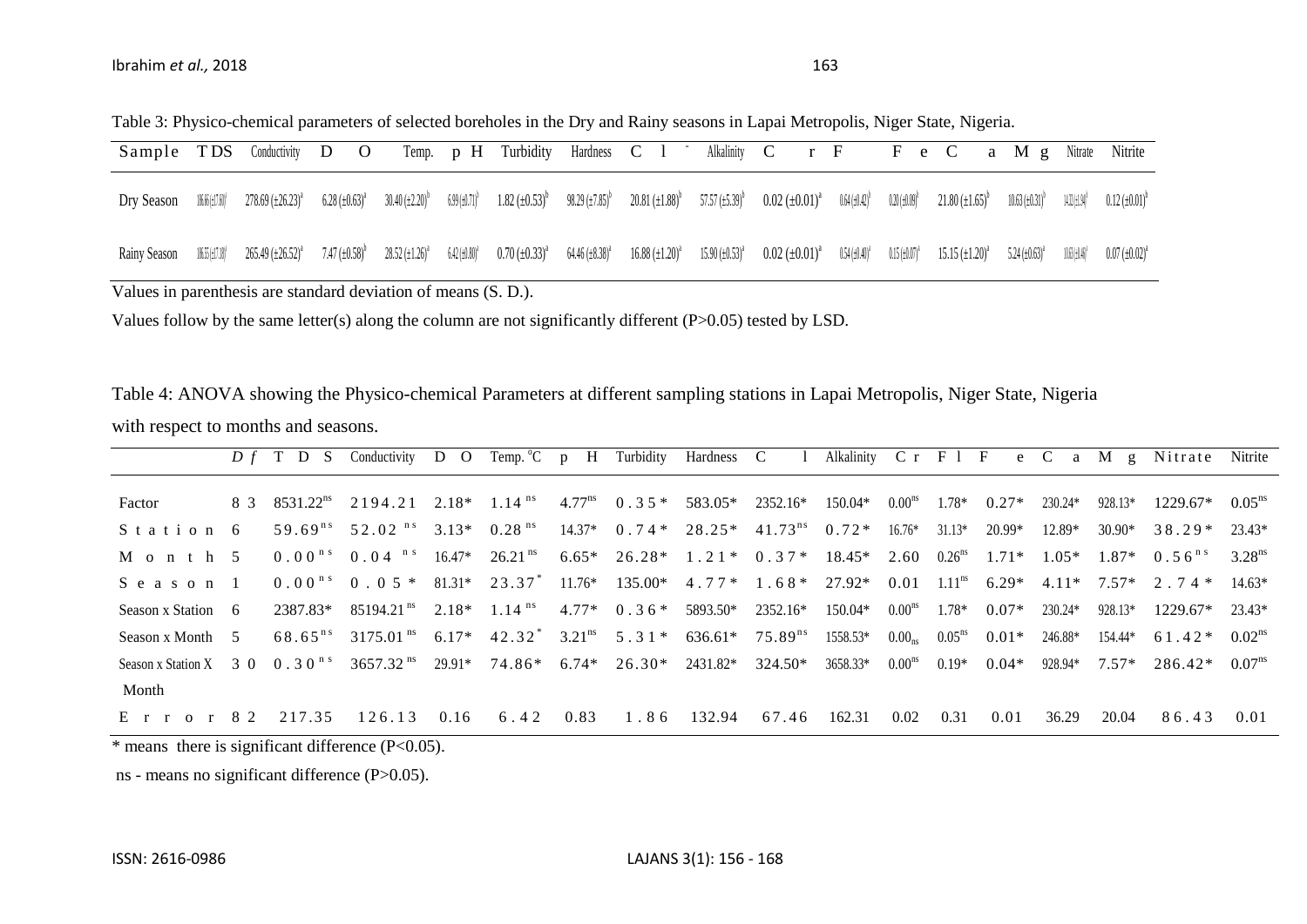The result on Table 2 for Total dissolved solids (TDS) showed that there were no significant differences (P>0.05) between the months in which the highest TDS was recorded in July (188.71mg/L) and the least was recorded in August (182.93mg/L). However, these values were below the Nigerian Standard Drinking Water Quality (NSDWQ) and the World Health Organization (WHO) standards. The result for conductivity of water samples showed that there was no significant differences (P>0.05) between the months in which the highest conductivity was recorded in April (281.43µs/cm) and the least was recorded in July (241.98 $\mu$ s/cm), when compared to the Nigerian Standard Drinking Water Quality (NSDWQ) and the World Health Organization (WHO) standards the conductivity were below.

The Dissolved Oxygen (DO) showed that there were significant differences (P<0.05) amongst the months with the highest DO recorded was in June (7.65mg/L) and the least recorded was in April (6.23mg/L). The values of DO were up to NSDWQ and WHO standards. The result of temperature on Table 2 showed that there were significant differences (P<0.05) amongst the months with the highest temperature recorded in March (32.75ºC) and the least temperature was recorded in July (28.09ºC), The values recorded were all of the NSDWQ and WHO standards. The result for pH (Table 2) showed that there were significant differences  $(P<0.05)$  between months with the highest recorded in May (7.00) and the least in August (5.76). All values of pH were in the permissible standard of NSDWQ and WHO.

The turbidity on Table 2 showed that there was significant difference (P<0.05) between months with the highest turbidity in April (1.86NTU) and the least in August (0.61NTU), the values recorded all through the months did not exceed the NSDWQ and WHO standards. For water hardness, there were significant differences (P<0.05) amongst the months. The highest hardness was recorded in March (106.29mg/L) and the least in August (50.2mg/L), therefore all the values recorded were all up to the NSDWQ and WHO standards. Chlorine values showed that there were significant difference (P<0.05) amongst the months with the highest chlorine content recorded in April (22.14mg/L), and the least in August (16.00mg/L), the values recorded measured up to the standard of NSDWQ and WHO.

The result for alkalinity indicated that there were significant differences (P<0.05) amongst the months with April (96.43mg/L) having the highest value and August (11.50mg/L) having the least. Thus, the values are acceptable when compared to the NSDWQ and WHO standard. Table 2 showed that Chromium content amongst the months showed significant differences (P<0.05), in which March and April with values (0.03mg/L) were the highest recorded, while May and June with values (0.01mg/L) respectively had the least recorded value, thereby making Chromium contents in these months up to the standard of NSDWQ and WHO. The highest fluoride content recorded in April (0.67mg/L) and the least in June (0.51 mg/L) (Table 2). The values though within the acceptable standards of NSDWQ and WHO showed no significant differences.

The calcium content (Table 2) showed that there were significant differences  $(P<0.05)$ amongst the months. The highest calcium content was recorded in April (23.67 mg/L) while the least was in August (11.89 mg/L). The values in these months were within the acceptable standard of NSDWQ and WHO. The magnesium value on Table 2, showed significant differences (P<0.05) amongst the months. The highest was recorded in March  $(12.98mg/L)$  and the least in July  $(4.82 \text{ mg/L})$ . The values were below the NSDWQ and WHO acceptable standards.

Nitrate values (Table 2) showed that there were significant differences (P<0.05) amongst the months with April (14.82mg/L) having the highest value, and the least in June (10.03mg/L). The Nitrite value on Table 2 showed that there were significant differences (P<0.05) amongst the months, with the month of April (0.14mg/L) having the highest value and June (0.06mg/L) with the least. However, the values in these months were within the acceptable standard of NSDWQ and WHO.

Canonical Correspondence Analysis (CCA) showed that the physico-chemical parameters like temperature, conductivity, turbidity, alkalinity, hardness and chloride were positively associated in the months of March, April, May and August while pH, Total dissolved solids (TDS) and Dissolved Oxygen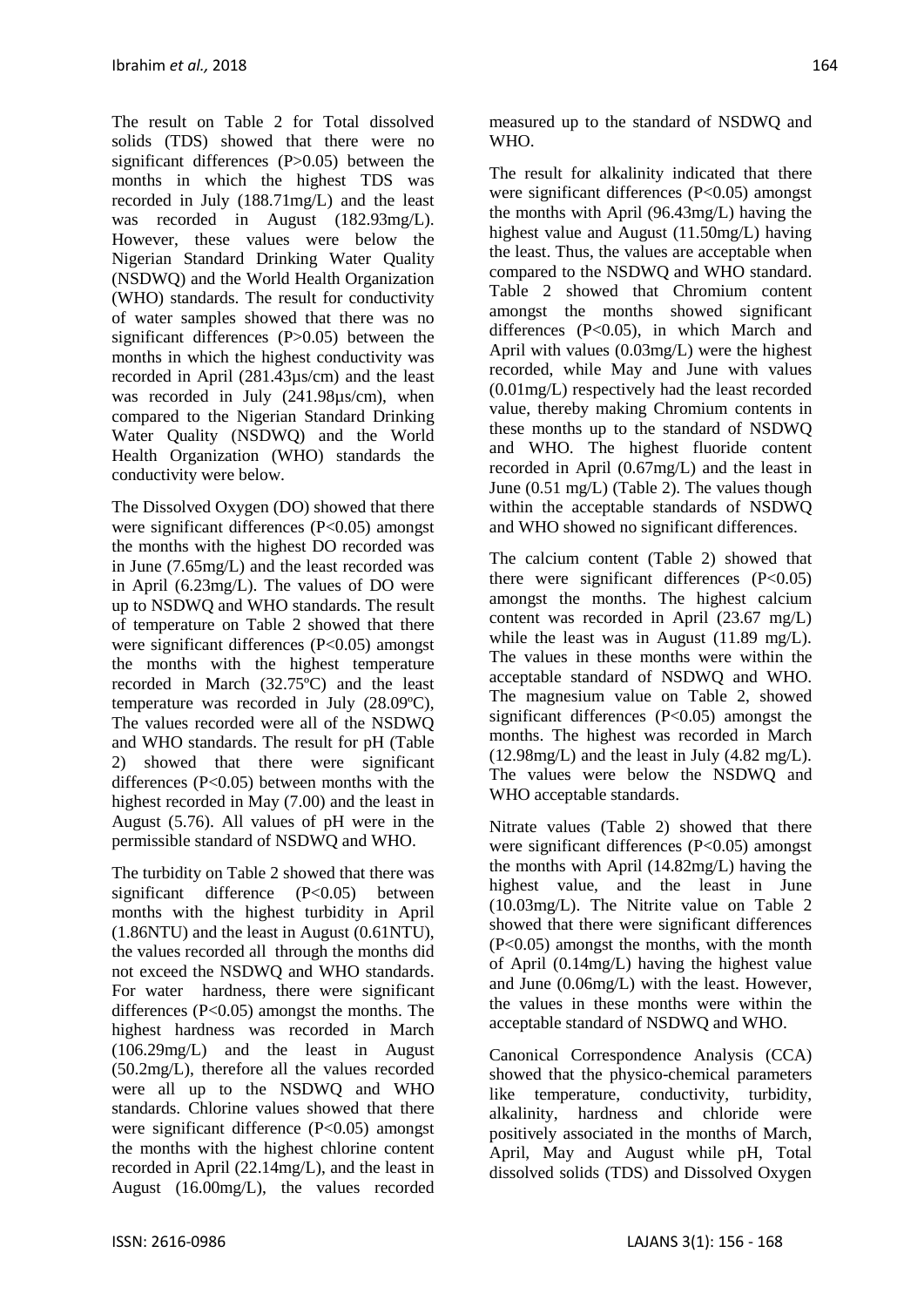(DO) were negatively associated in the months of June and July (Figure 2).

Table 3 showed that with the exception of Total Dissolved Solids, Conductivity and Chromium values, there was significant differences (P<0.05) between Dry and Rainy season physico-chemical parameters values. The highest values of most of the parameters examined were obtained in the dry season except for Dissolved Oxygen (DO) with the highest mean values of 7.47±0.58 in the Rainy Season. However, all the values were within the acceptable standard of NSDWQ and WHO.

The statistical analysis on the ANOVA table showed that station, month, season, season X station, season X month and season X station X month of dissolved oxygen, hardness, turbidity, alkalinity, iron, calcium, magnesium have significant difference (P<0.05), including total dissolved solid of season X station, conductivity of season, temperature of season, season x month and season x station x month, pH of station, month, season, season x station and season x station x month, chloride of month, season, season x station and chromium of station, season x station x month, fluoride of station, season x station and season x station x month, nitrate of season, season x month, season x station x month, station and season x station and nitrite of station, season x station and season, but there were no significant difference (P>0.05) in the others.

## **DISCUSSION**

The study of the physico-chemical analysis of selected borehole water in Lapai Metropolis, Niger State, Nigeria from March - August, 2015 reveals that all the sampling sites had pH level falling within the W.H.O recommended range value of 6.5–8.5 (WHO, 1999; NSDWQ, 2007), except in Badegi quarters (5.47) which is below the recommended range set by WHO. This could be attributed to acid rain, industrial waste, mining, sewage, waste dumping through leaching into the soil which ultimately increases the soil acidity and consequently the pH is lowered as observed by (FAO/WHO, 1997). The result from the rainy and dry season also fell within the W.H.O. and NSDWQ recommended range value of 6.5–8.5 (WHO, 1999; NSDWQ, 2007). Even though

pH has no direct effect on human health, it's indirect action on physiological process cannot be over emphasized (Adekunle *et al*., 2004; NSDWQ, 2007).

For Conductivity, measurements were conducted in the water samples based on sampling sites, season and months, this reveals that all the values were within the W.H.O. and NSDWQ recommended standard of 1000µs/cm (WHO, 1999; NSDWQ, 2007). However, the high conductivity level at the sampling sites could be linked to sewage materials, leaching of inorganic contaminants as observed by Harrison, (1992). Although there is no disease or disorder associated with conductivity of drinking water (NSDWQ, 2007).

The turbidity level in all the sample sites, months and season determined showed that they are within the recommended levels of 5NTU (WHO, 1999; NSDWQ, 2007). Higher turbidity in water could be due to Suspended materials, bacteria, plankton and dissolved organic and inorganic substance and higher turbidity is associated with Surface water sources as observed by Reza and Gordeep, (2009). Water turbidity is very important because high turbidity is often associated with higher level of disease causing microorganism, such as bacteria and other parasites (Shittu *et al*., 2008).

Based on classification of water conducted by Roxanne and Tom, (2012) in terms of softness and hardness in the following order of mg/l. 0  $-60$  soft,  $60 - 120$  moderately soft, and  $121 -$ 180 moderately hard and above 180 is hard. It can be deduced that almost all the water samples analyzed in the dry and rainy seasons and months are moderately soft except for the month of August (50.23mg/L), while that of IBBU Hostel, IBBU Staff Quarters and 14 Quarters are soft, that of Faculty of Science, Emir's Palace and UBA area (Lapai - Suleja road) are moderately soft and that of Badegi quarters (Lapai - Bida road) is hard but safe for drinking and other domestic purposes. However, the hardness could be removed by simple boiling, addition of chemicals e.g. washing soda, sodium hydroxide, and ion exchange method.

The alkalinity levels were assessed in the water samples and the results indicates that majority of the sampling sites have alkalinity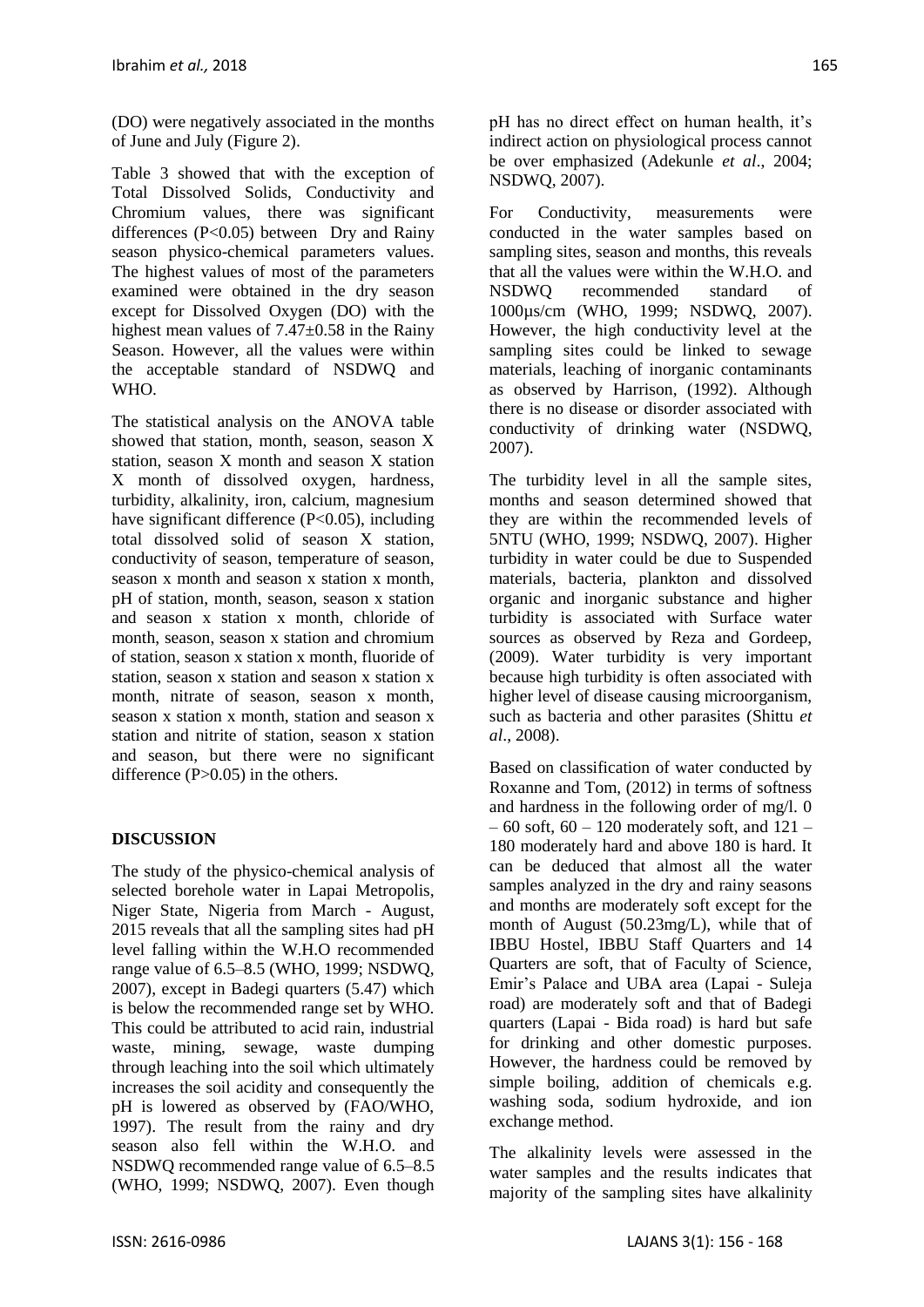levels below the W.H.O. and NSDWQ recommended standard (WHO, 1999; NSDWQ, 2007). The Alkalinity value in water provides an idea of natural mineral salts present in the water. The main species that contribute to alkalinity includes bicarbonates, hydroxides, phosphates and borates (USGS, 1998).

It can be observed that water analysed in all the months, seasons and in all the sampling sites had total dissolved solid levels below WHO maximum contaminant levels of 1000mg/l (Wetzel, 2001) and (NSDWQ, 2007) except in Badegi quarters (586.00mg/L). The higher total dissolved solid reduce water clarity, which could contribute to the decrease in photosynthetic activities and might lead to an increase in water temperature as observed by (NRCC, 2011). The principal constituents of total dissolved solids (TDS) are usually calcium, magnesium, sodium and potassium cation, carbonate, hydrogen carbonate, chloride, sulphate and nitrate anion (WHO, 1996). The presence of TDS in water may affect its taste (WHO, 1996). It has been reported that drinking water with extremely low concentration of TDS may be unacceptable because of its flat insipid taste (WHO, 1996).

Also, fluoride content of all water samples fell within the standard limit of NSDWQ (1.5mg/l). Cool waters are generally potable for drinking purposes, because high water temperature enhances growth of microorganisms and hence, taste, colour, odour and corrosion problem may increase (Okoye and Okoye, 2008).

For Chromium, it can be seen that all the samples were within the safe limit recommended by (WHO, 1999; NSDWQ, 2007). This may originate from corrosion of brass fitting of certain types of submersible pumps used in groundwater wells as reported by (FAO/WHO, 1997).  $Ca^{2+}$  and  $Mg^{2+}$  are among the general elements essential for human health and metabolism, and should be available in normal drinking water (Kolo *et. al.,* 2009). The calcium and magnesium were up to the WHO and NSDWQ standard, in exception of Badegi Quarters (28.05mg/l) which had magnesium higher than the NSDWQ standard.

The Canonical Correspondence indicated that most of the physical parameters are related to one another shows that higher Conductivity is related to higher Total Dissolved Solids and hardness which rise as a result of the presence of  $Ca^{2+}$  and Mg<sup>2+</sup> ions respectively. Chloride is within the standard of NSDWQ and WHO and also within the range as reported by Obi and Okocha, (2007). Trace metals which includes iron, nitrate, chromium were up to the NSDWQ and WHO standards except for nitrite in Badegi Quarters (0.21mg/L) which was above the WHO and NSDWQ standards which can result to Methemoglobinemia disease.

## **Conclusion**

Most of the observables physical parameters are within the W.H.O and NSDWQ safe limit and the levels of trace metals were also found to be within the recommended levels set by W.H.O and NSDWQ with exception of nitrite in Badegi quarters.

## **Recommendations**

Water should be boiled before use so as to remove the temporary hardness. The recycling and proper disposal of domestic and industrial waste should be practiced. Relevant agencies should make concerted effort to control, regulate and educate the community on indiscriminate waste disposal from inhabitants within the study area and also regular analysis should be carried out to ensure drinking water quality. Further research should be carried out to assess the level of some other parameters. The replacement of home plumbing components made from brass should be done regularly.

## **REFERENCES**

- Addo, K. K., Mensah, G. I., Bekoe, M., Bonsu, C. and Akyen, M. L. (2009). Bacteriological quality of sachet water produced and sold in Teshie-Nungua, Suburbs of Accra, Ghana. *Africa Journal of Food Agriculture and Nutritional Development* 9(4):1019-1030.
- Adekunle, L. V., Sridhar, M. K. C., Ajayi, A. A., Oluwade, P. A. and Olawuyi, J. F. (2004). Assessment of the health and socio-economic implication of sachet water in Ibadan, Nigeria. *African Journal of Biomedical Research,* 7(1):5-8.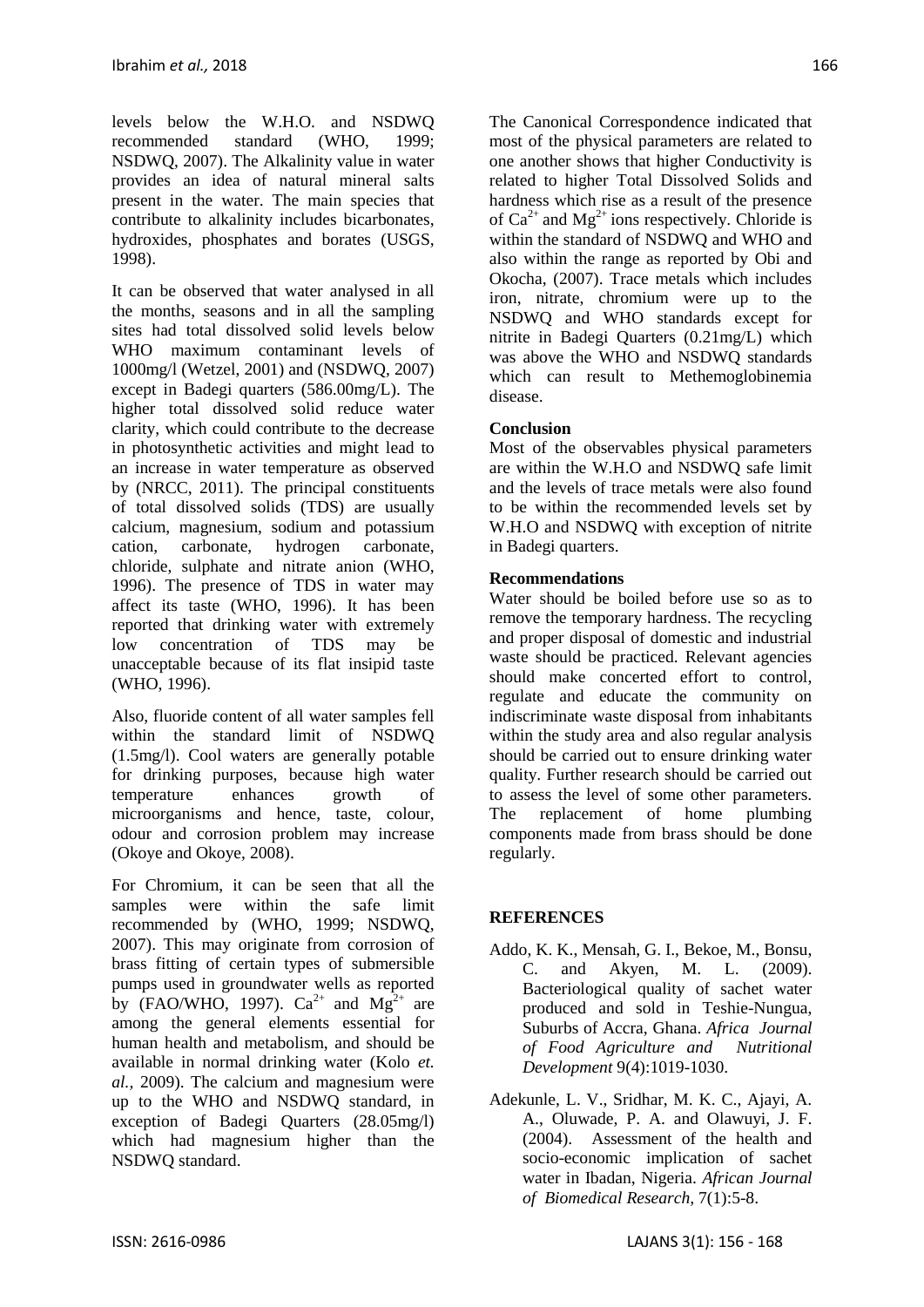- Adeyeye, E. I. (1994). Determination of Heavy Metals in Illisha African Associated Water, Soil Sediments from Fish Ponds, *International Journal of Environmental Study*, 45; 231-240.
- American Public Health Association (APHA) (1995). *Standard Methods For Examination of Water and Wastewater.* United Book Press, Inc., Baltimore, Maryland.  $19<sup>th</sup>$  Edition.
- Andrew, D. E., Lenore, S. C., Eugene, W. R. and Arnold, E. G. (2005). *Standards Methods for the Examination of Water and Wastewater* APHA Washington DC. 20001-3710.
- Asaolu, S. S., Ipinmoroti, O., Adeeyinwo, C. E. and Olaofe, O. (1997). Interrelationship Of Heavy Metals Concentration In Water, Sediment And Fish Samples From Ondo State Coastal Area, Nigeria, *Africa Sci*ence 1:55-61.
- Central Intelligence Agency (CIA) (2008). The World Factbook. Retrieved 20, December, 2008.
- FAO/WHO (1997). Food Agricultural Organisation. s Expert committee food additives World Health Organization, Geneva. WHO Technical Report series (FAO) Rome 1(2)20-26.
- Gleick, P. H.(1993).Water in Crisis: A Guide to the World's Freshwater resources. Oxford University Press. p13, Table 2.1 "Water reserves the earth".
- Hach, C. C., Vonous, R. D. and Heer, J. M. (1985). Understanding Turbidity Measurement. Hach co., Tech. Info. Ser. Booklet 11, Loveland, Colo.
- Harison, R. M. (1992). Understanding out Environmental Chemistry and Pollution. Cambridge University press  $2<sup>nd</sup>$ ed. 46-49pp.
- Ipinmoroti, K. O. and Oshodi, A., (1993). Determination of Trace Metals of Fish, Associated Water and Soil Sediments from Fish Ponds. Discovery Innovate, 5:135-138.
- Kolo, B., Dibal, J. M. and Ndakawa, I. I., (2009).Elemental analysis of Tap and Borehole Water in Maiduguri, Semi-Arid

Region, Nigeria. *European Journal of Applied Sciences,* 1(2): 26-29.

- Lapai, LGA and town (2009). Wikipedia, the free encyclopedia, navigation search "Map of LGA". NIPOST. Retrieved 2009-10-20.
- NRCC (2011). National Research Council of Canada. Effect of Sodium And Potassium in the Canadian Environment. NO. 150154. Associate Committee on Scientific Criteria for Environmental Quality Otttawa.
- NSDWQ (2007). Nigerian Industrial Standard: Nigerian Standard for Drinking Water Quality. NIS 554:2007.
- Obi, C. N. and Okocha, C. O., (2007). Microbial and Physicochemical Analysis of Selected Borehole Water in World Bank Housing Estate, Umuahia, Abia State, Nigeria. *Journal of Engineering and Applied Sciences.* 2(5): 920-929.
- Okoye, C. O. and Okoye, A. C., (2008).Urban Domestic Solid Waste Management. Nimo: Rex Charles and Patrick Limited Akwa. pp 5-7.
- Olowe, O. A., Ojurongbe, O., Opaleye, O. O., Adedosu, O. T., Oluwe, R. A. and Eniola, K. I. T. (2005). Bacteriological Quality of Water Samples in Oshogbo Metropolis. *African Journal of Clinical Experimental Microbiology* 6(3):219-222.
- Onemano, J. I. and Otun, J. A. (2008). Problems of Water quality standard and monitoring in Nigeria. Paper presented at the  $29<sup>th</sup>$  WEDC International Conference at Abuja Sheraton Hotel and Tower, Nigeria on 22-26 September 2003.
- Pierina, L., Daniela, C., Antonio, L., Giuseppe, P., Vito, F. U. and Pasquale, A. N., (2012). Source apportionment of Groundwater Pollutants in Apulian Agricultural sites using Multivariate Statistical Analyses: Case study of Foggia province. *Chemistry Central Journal* 6(2), 1186-1752.
- Reza, J. and Gordeep, S. (2009).Pre and Post Monsoon Variation of heavy Metals Concentration of Ground Water Of Angul Talcher Region of Orisse, India Natural and Science7(6).52-56.